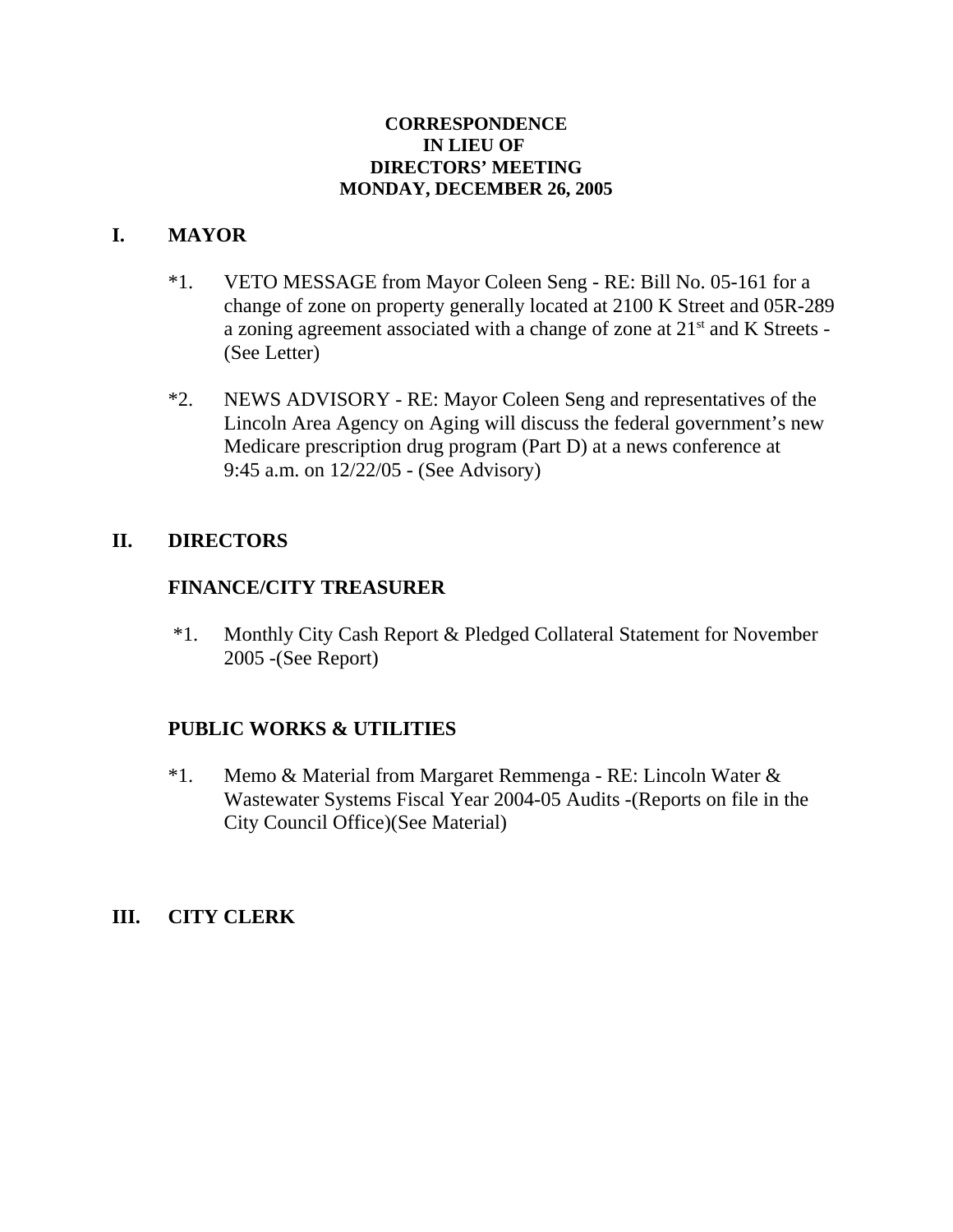## **IV. COUNCIL**

#### **A. COUNCIL REQUESTS/CORRESPONDENCE**

#### **JON CAMP**

- \*1. E-Mail from Lynn Minch sent to Jon Camp RE: Wal-Mart (See E-Mail)
- \*2. Response E-Mail from Jon Camp to Coby Mach, LIBA RE: Performance Auditor - (See E-Mail)

#### **ROBIN ESCHLIMAN**

1. Request to Lynn Johnson, Parks & Recreation Director - RE: Center lanes being painted on bike trails (RFI#2 - 11/09/05)

#### **PATTE NEWMAN**

1. Request to Marc Wullschleger & Wynn Hjermstad, Urban Development/ Marvin Krout & Ed Zimmer, Planning Department - RE: Triplets-serious concerns over the future of Whittier School (RFI#37 - 11/23/05). — **1.) SEE RESPONSE FROM MARC WULLSCHLEGER, URBAN DEVELOPMENT DIRECTOR RECEIVED ON RFI#37 - 12/05/05.** 

## **V. MISCELLANEOUS** -

- \*1. E-Mail from Susan Schulte RE: 84<sup>th</sup> & Adams -(See E-Mail)
- \*2. E-Mail from Wayne Simpson RE: Wal-Mart (See E-Mail)
- \*3. E-Mail from Roy & Carolyn Wolgamott RE: Sid Dillon lighting -(See E-Mail)
- \*4. E-Mail from Jim Johnson RE: Pass the Floodplain standards -(See E-Mail)
- \*5. E-Mail Letter & Material from LIBA RE: Performance Auditor -(See Material)